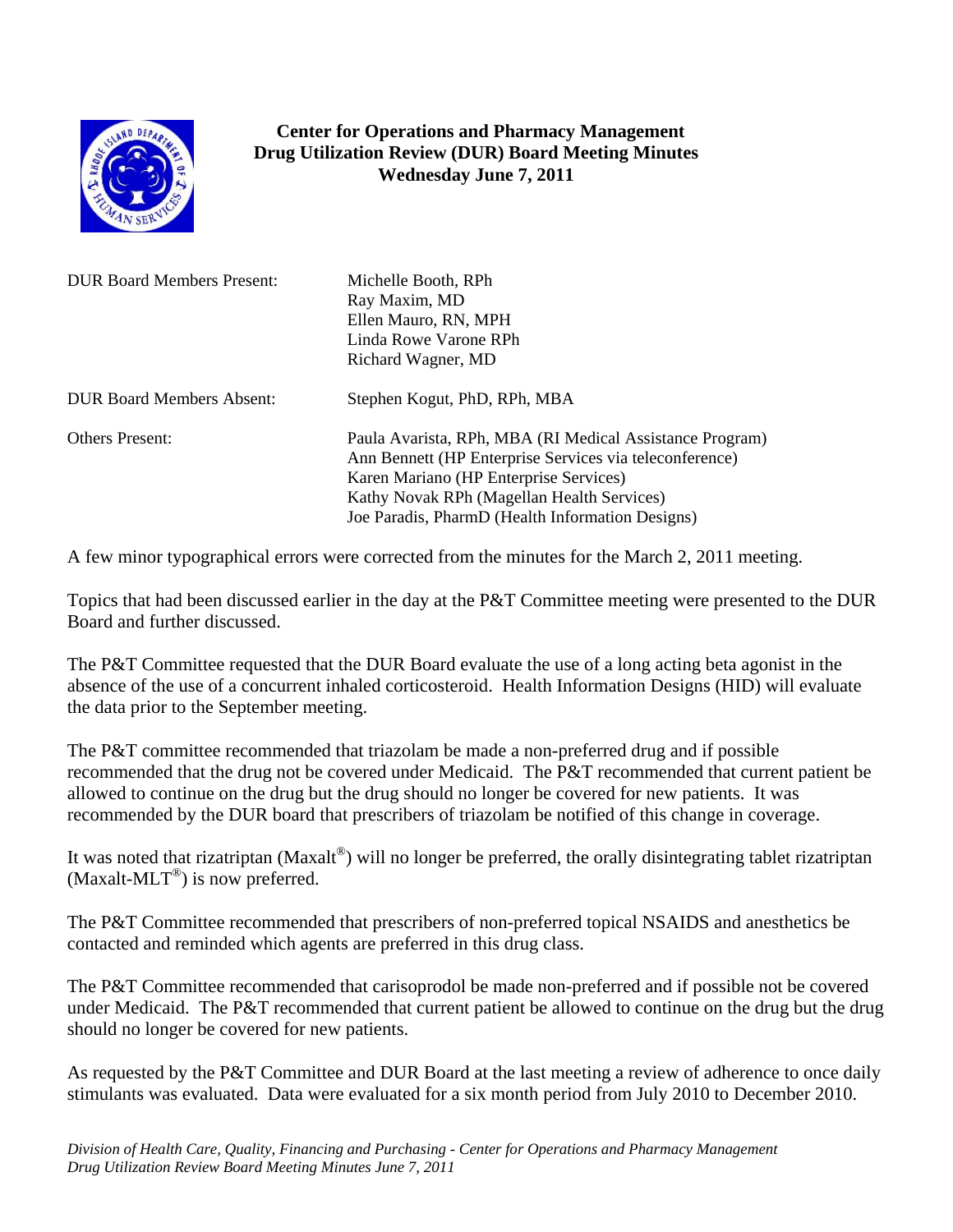Approximately 82% of patients received at least a 150 day supply of their medication during this time period and 60% of patients received at least a 180 day supply of medication. When demographics of the population were studied it was found that 92% of patients were age 20 or younger. It was noted that there is currently no prior authorization in place for use of stimulants in patients under 21 years old but prior authorization is required for use in adults. There was some discussion that since the time period evaluated included summer months some patients may be off therapy at this time. HID will develop a criteria to evaluate adherence to once daily treatment of stimulants and evaluate this on an ongoing basis along with other adherence criteria for maintenance drugs.

As requested by the P&T Committee and DUR Board at the last meeting a review of adherence to Alzheimer's agents was evaluated. Data were evaluated for a six month period from July 2010 to December 2010. A total of 37 patients had ongoing claims for Alzheimer's agents during this time period. Approximately 54% of patients had at least a 180 day supply of mediation dispensed during the time period evaluated. A total of 14 of the 37 patients had claims associated with long term care pharmacy providers and it was assumed that these patients were long term care residents. It was noted that many patients in long term care show a worsening of symptoms over time. The fact that adherence was low may indicate that drug therapy had been discontinued for those patients with more advanced disease.

HID indicated that a new criteria has been developed to monitoring those patients with ongoing utilization of an ACE inhibitor along with concurrent ARB therapy.

The utilization of low dose quetiapine in the Community Medication Assistance Program (CMAP) population was discussed. The CMAP program administrator requested that similar DUR letters that had been sent to Medicaid prescribers of patients taking less than 200mg of quetiapine also be sent to CMAP prescribers. It was found that 364 CMAP patients had at least one claim for quetiapine during the first four months of 2011. Of those, 26% of patients were selected for intervention since they had ongoing claims for quetiapine of less than 200mg. Responses to intervention letters will be collected by HID. It was noted by Board members that the 50mg dose of quetiapine is now included on the CMAP formulary. Board members asked that the CMAP administrator be given feedback with regard to responses and also provided with utilization data for all doses of quetiapine. Board members questioned if patients taking low dose quetiapine also had concurrent therapy with another antipsychotic agent. HID will further evaluate the concurrent antipsychotic utilization for the CMAP patients selected for intervention.

There was further discussion regarding which patients may be appropriate candidates for duplicate antipsychotic therapy or low dose quetiapine. Board members noted that refractory patients taking clozapine may benefit from duplicate therapy with low dose quetiapine. Also those patients with anxiety disorders and contraindications to benzodiazepine use could also benefit from low dose quetiapine.

The topic antipsychotic utilization in children under the FDA labeled indicated age was discussed. A small number of patients were identified and the Medicaid Department requested that drug history profiles for these patients be sent to them for review. It was noted that the current claims processing system has the capability of performing edits for specific drugs if required. There was also a suggestion from Board members to identify prescribers for specific patients and request that they respond to DUR letters with an clinically valid reason as to why they are using the drugs for patients who are younger than FDA indicated ages. The issue of non-adherence in these patients was also discussed and it was noted by Board members that non-adherence would actually be common since dosing in these patients would be different from